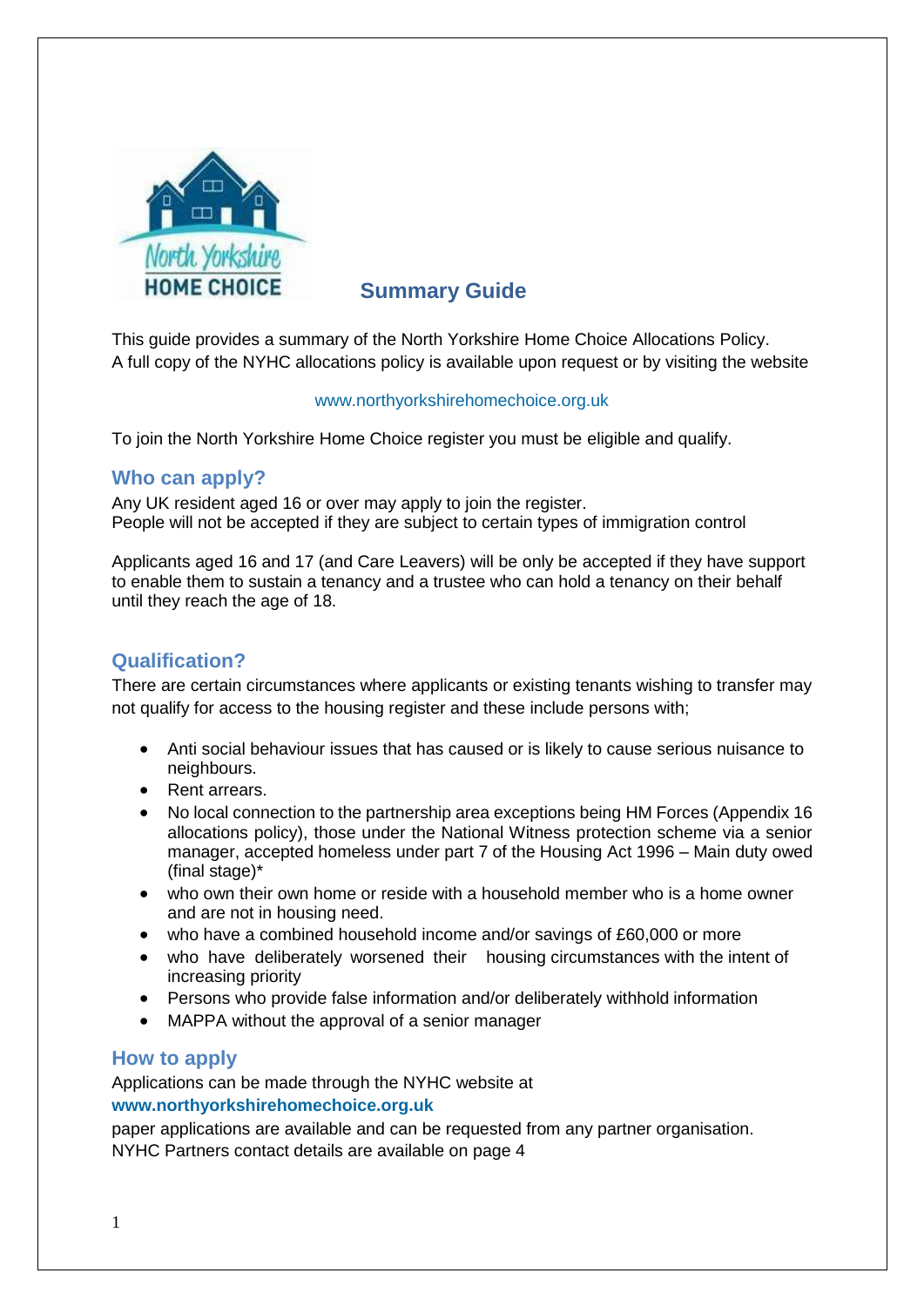# **How do we prioritise applications\***

Applications are assessed and placed in one of the following bands according to housing need

#### **Emergency Band**

Applicants unable to return to their home from hospital because their current home is permanently unsuitable

Applicants unable to access key facilities in their home without **major** adaptation works

#### **Gold Band\***

Care leavers with an agreed support package Applicants: who need to move on from approved accommodation based support scheme who currently under-occupy by 2 bedrooms who are overcrowded and require 2 more bedrooms statutory homeless households – final stage main duty owed homeless households priority need - relief stage with a serious and enduring illness whose health and wellbeing is significantly compromised by their home or environment with a specific need to prevent hardship

#### **Silver Band\***

Applicants : who currently under-occupy by 1 bedroom who are overcrowded and require 1 more bedroom who are threatened with homelessness - prevention stage homeless households – relief stage no priority need homeless households - final stage - no main duty owed, no priority need or found intentional with a health issue that will removed or improved who share bathroom and/or kitchen facilities with another household in temporary accommodation pending a decision who are approved adopters or foster carers or those being assessed to adopt or foster and need a larger home to accommodate a child previously looked after by a local authority

#### **Bronze Band**

All other applicants

#### **How soon can I bid (express an interest) on a property**

Once your application has been processed you will receive a letter confirming you have been accepted onto the housing register and can bid for properties.

This letter will include also details of your assessed housing band, the number of bedrooms and property type that you can bid on. You will be advised of any area restrictions specific to your personal circumstances.

You will be able to bid on a maximum of 3 properties each week. It is important that you only bid on properties you have been assessed for.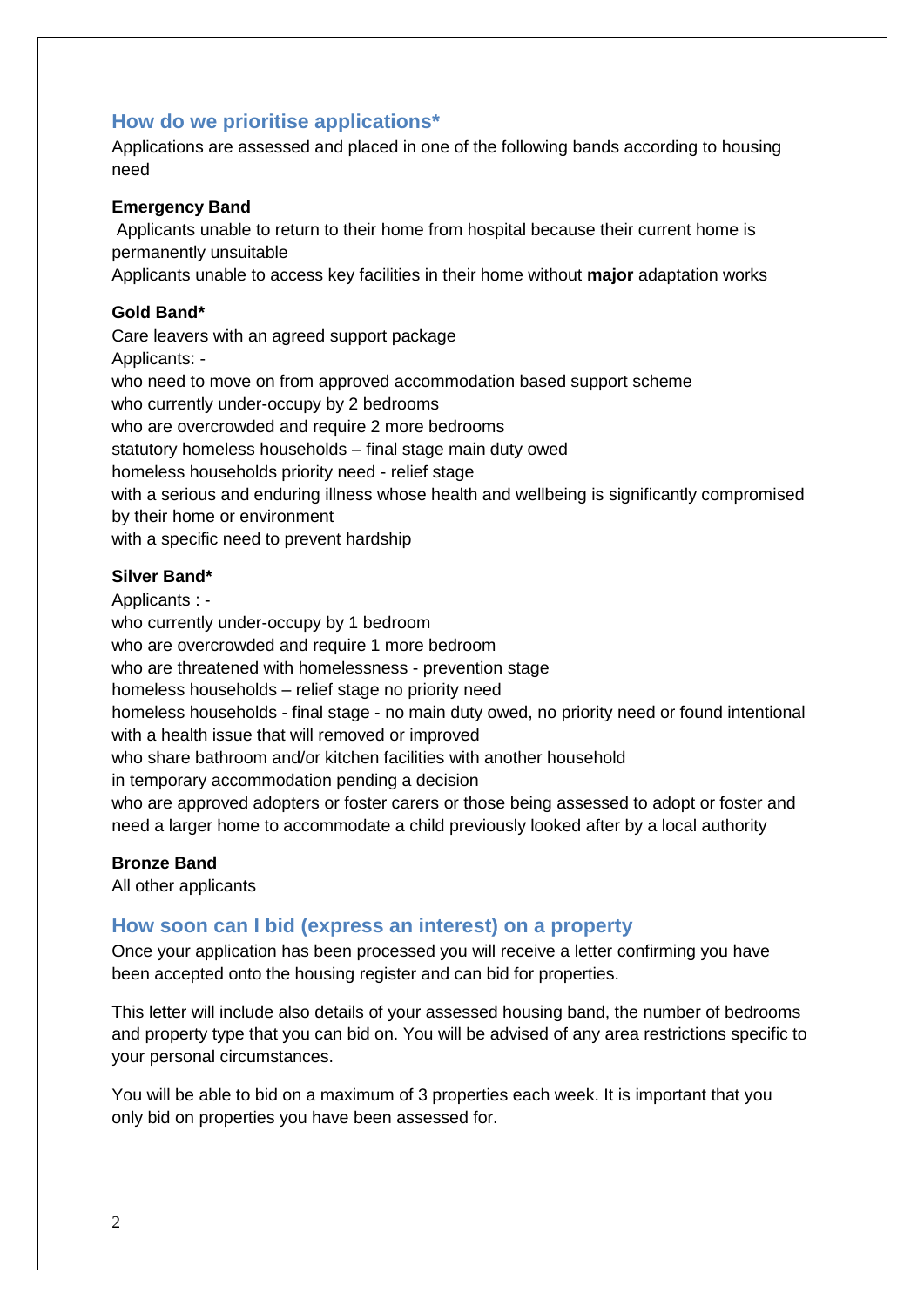Bidding on a property you are not eligible for or where you do not meet the advert criteria will be a wasted bid and you will not be considered for the property. If you need help to bid please contact the Partner dealing with your application who will be able to help.

## **How do we decide who is successful**

At the end of the advertising period, where there is more than one applicant for a property we apply a criteria of tie breakers and these are.

- Band Emergency Gold Silver Bronze
- Assessed Bedroom Need
- Debt
- Time

Bids will be ranked firstly in order of Band- emergency, gold, silver then bronze. Where applicants are of equal banding we will look to see if the assessed bedroom need meets the advert criteria, where applicants are still equal we will look at debt. Applicants who have no housing related debt will be successful. Where applicants are still equal we will look to the applicant who has the earliest registration or priority band date.

In some cases there may be restrictions on who can be allocated a property for example S106 planning requirement, however, these will be clearly displayed on the property advert.

### **What if I am the successful bidder**

You will be invited to view the property and subject to further verification to confirm you are still eligible and qualify for the NYHC housing register you will be offered the property.

If you decide the property is not for you and decline the offer it is important to remember where 3 offers of suitable accommodation have been refused following a bid your application may be cancelled and removed from the register for a minimum of 12 months.

# **What if I need more information or require help**

More information is available from the Partner dealing with your application – contact details on page 4 or through the NYHC website at [www.northyorkshirehomechoice.org.uk](http://www.northyorkshirehomechoice.org.uk/)